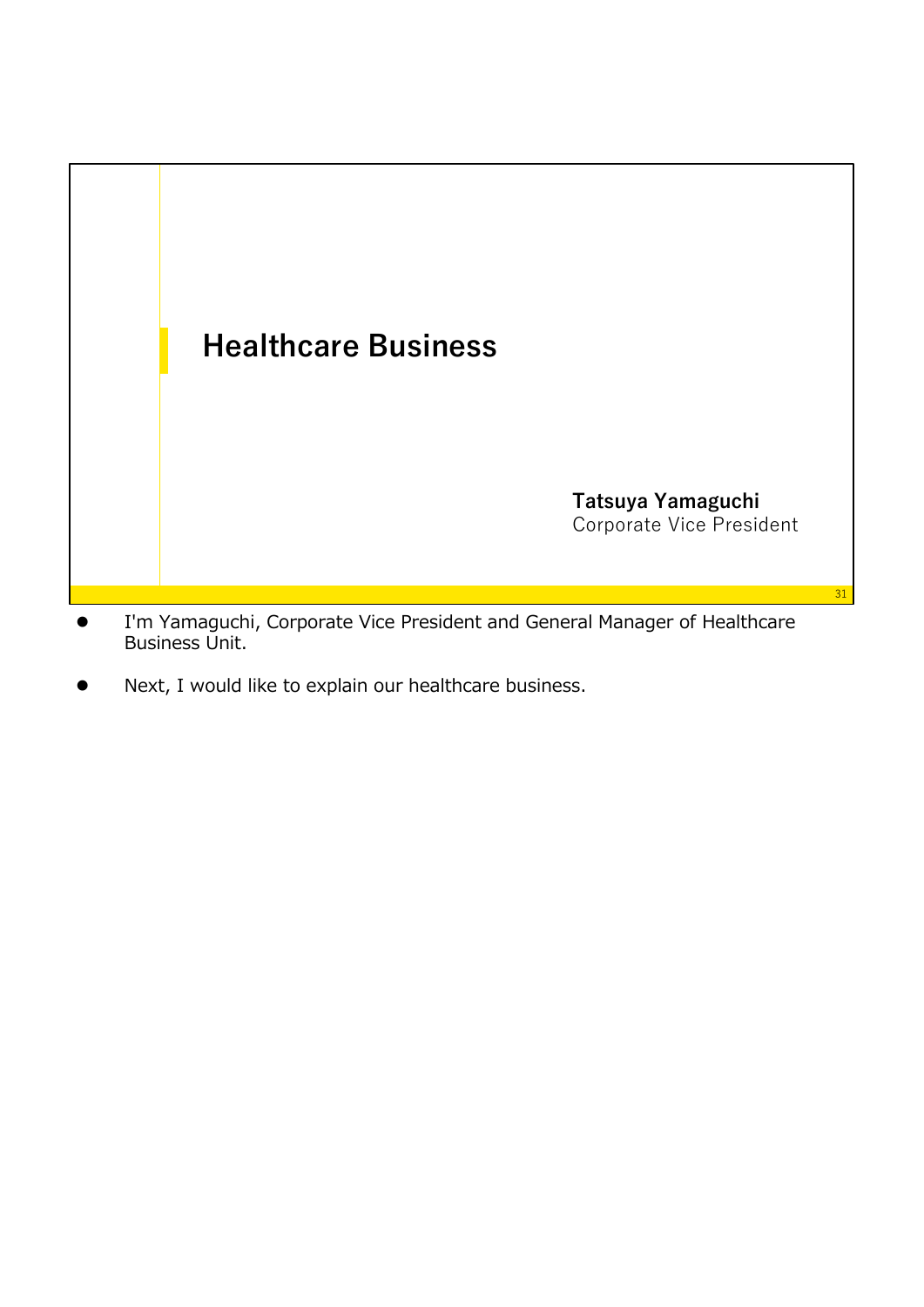

- The Healthcare BU was established as a business unit in the end of June 2017. Business activities are pursued under the mission to support improving quality of life for people through innovation.
- The business is made up of three segments--Biological microscopes, Retinal diagnostic imaging systems, and Contract cell manufacturing. As shown on the pie chart, the Healthcare Business reported revenue of ¥73.2B and operating profit of ¥4.3B last year.
- In the Biological microscopes business, Nikon is one of four major makers of microscopes and contributes to the advancement of science in a broad range of fields. In particular, in the field of research, our products are used at cutting-edge research institutions and drug discovery companies to elucidate disease and develop new drugs.
- Our Retinal diagnostic imaging systems contribute to the early discovery and early treatment of disease. In particular, our "Optos" brand products deliver high valueadded for their ability to diagnose sites peripheral to the retina.
- In Contract Cell Manufacturing, we provide to pharmaceutical companies and bio ventures process development and production services for cells for regenerative medicine and gene therapy.
- Under the Medium-Term Management Plan beginning this fiscal year, these three segments aim to combine for revenue of ¥90B and operating profit of ¥10B by FY2026/3, the final year of the plan. We are targeting both strong topline growth and continued improvement in profitability.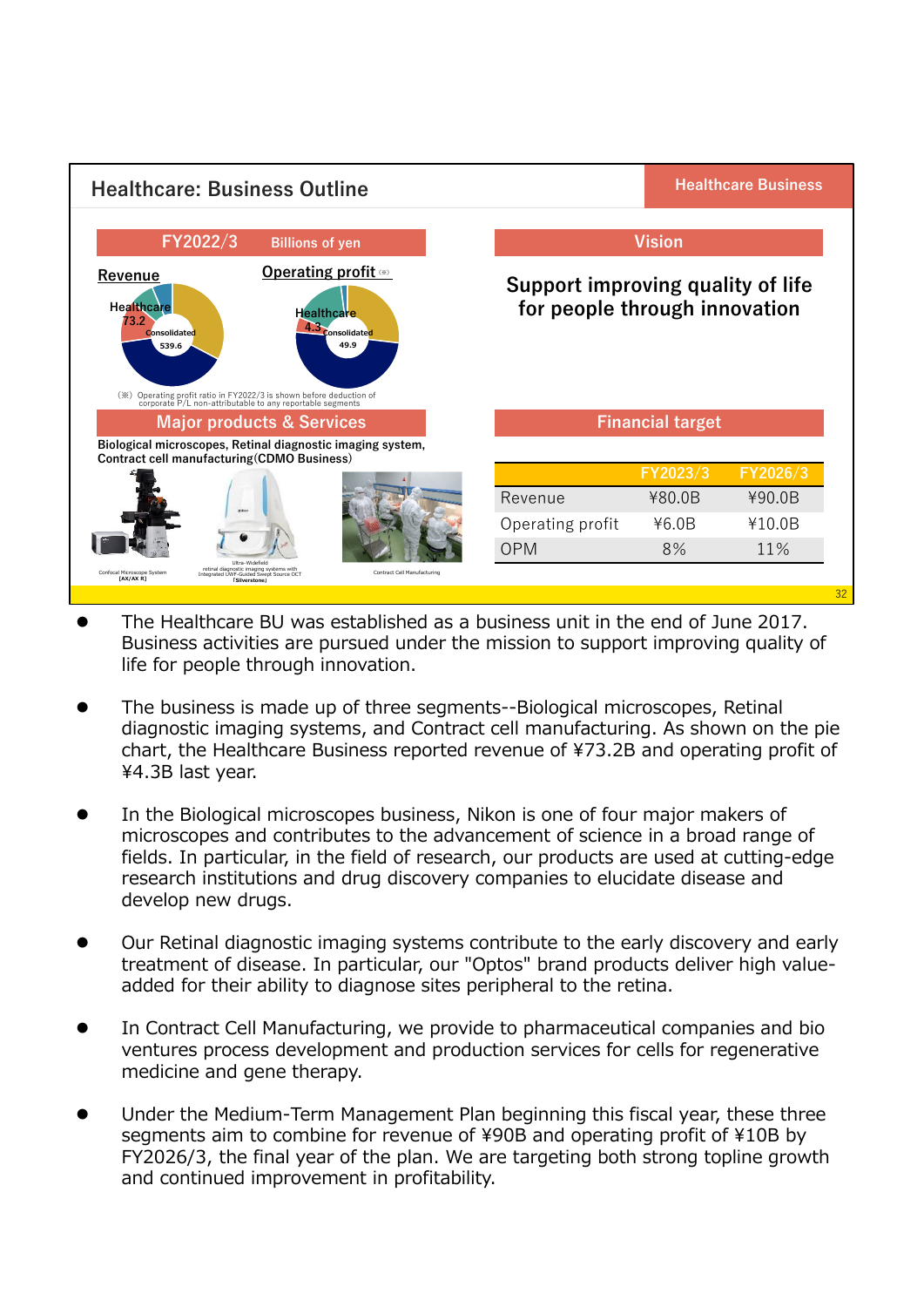

- Next, I will explain the business strategy.
- 2025 will commemorate the 100th anniversary of our first Biological microscope sold in 1925.
- Given the trends toward DX in the market, the massive amounts of images and data obtained from biological microscopes are generating new value in the fields of science, medicine and drug discovery. We strive to maximize customer value and enhance profitability through our solutions.
- The Covid-19 pandemic reminded us of the importance of providing a safe and secure diagnostic infrastructure leveraging Retinal diagnostic imaging systems. We are also working to create diagnostic support frameworks leveraging AI and IT cloud environments with the aim to develop new modalities for retinal diagnosis.
- In Contract Cell Manufacturing, the world's pharmaceutical companies and bio ventures have begun new efforts to address unmet medical needs in oncology and elsewhere. Possibilities are emerging that the field of regenerative medicine may be able to solve challenges presented by rare ailments including intractable diseases with treatments that lack commercial feasibility under cost-benefit analyses, and we aim to contribute to society by contracting regenerative medicine.
- Contract Cell Manufacturing is still in its infancy today. However, Biological microscopes and Retinal diagnostic imaging systems are generating stable revenue. We will actively invest here to develop the business into a presence in terms of revenue by FY2025.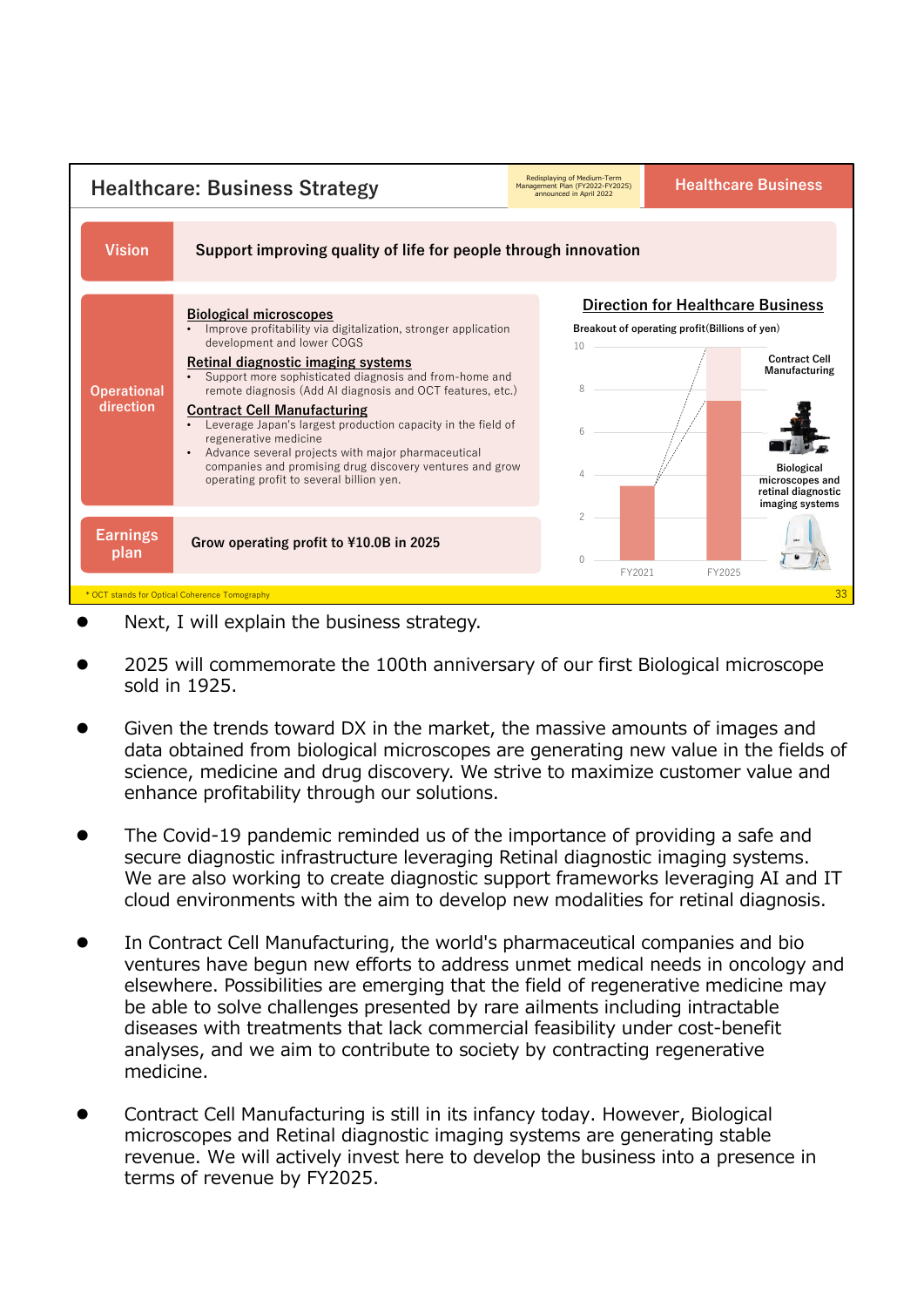

- Beginning with this slide, I will explain each of the three business segments I outlined, starting with Biological microscopes.
- A biological microscope is a medical device that requires filing with each country's certifying organization. The market scale for biological microscopes within the biotechnology field is currently about ¥400B, and we expect the average annual growth rate to exceed 6% through 2025.
- Academia accounts for about 30% of the market, while the private sector, where applications are broad, accounts for the remaining 70%.
- Working together with universities and research institutions in various countries, Nikon has accumulated a great deal of knowledge in five fields of cells, namely, culturing, manipulation, evaluation, analysis and diagnosis.
- Under Phase I looking out to 2025, we aim to deploy the technology, skills, knowledge and experience we have accumulated working with academia into solutions for the fast-growing pharmaceutical and biotechnology fields and build a foundation for growth.
- Under Phase II beginning 2026, we aim to contribute to productivity gains in drug development through drug efficacy evaluation and support for automation of regenerative medicines based on cells. Furthermore, we will strive to support development of new diagnosis and treatment methods by incorporating knowledge from the field of genetics into image-based analysis data.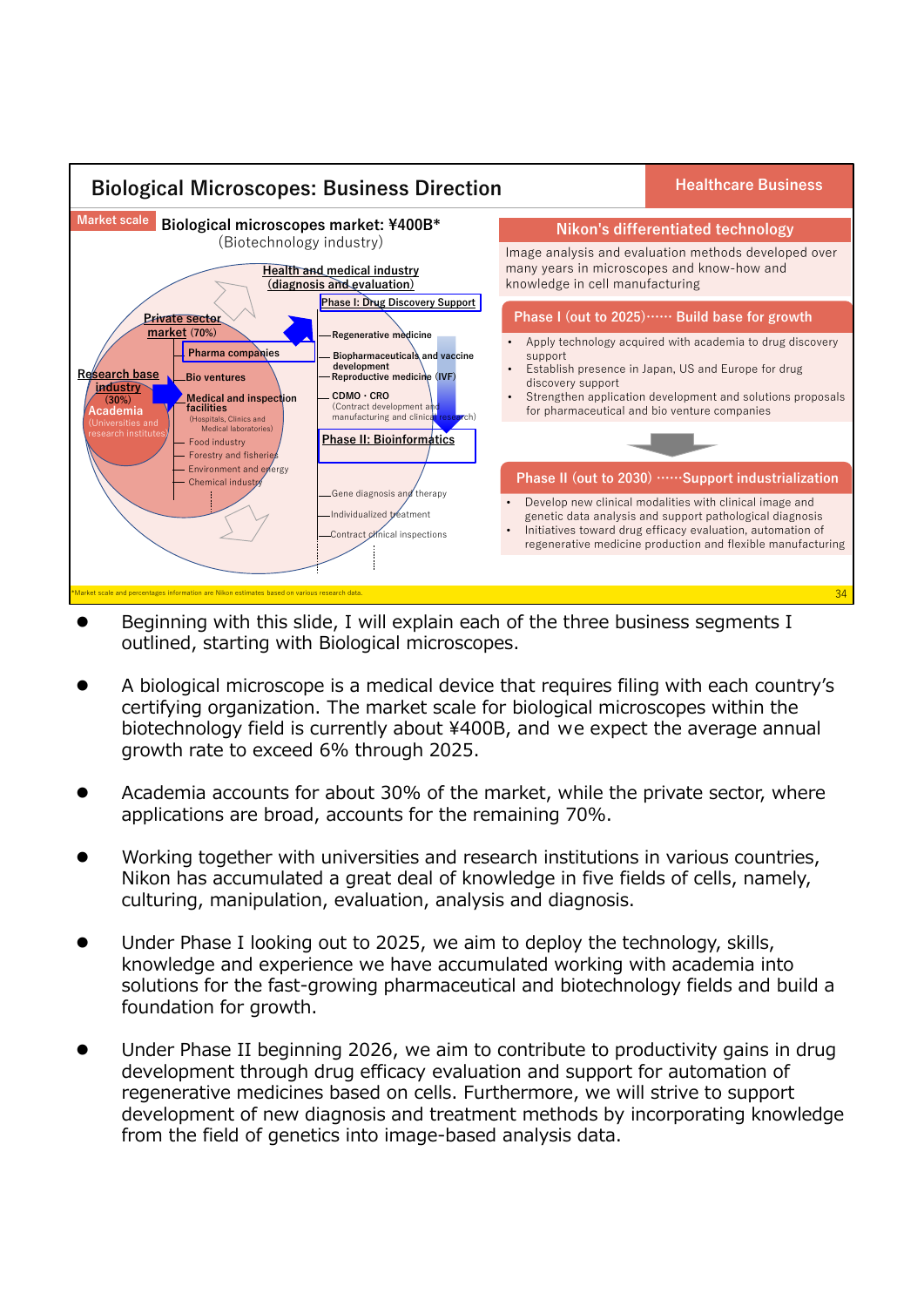

- Here, I explain three approaches we are taking to drug discovery support.
- In the field of "Low molecule drugs", it is said the probability of investing ¥100B over 10 years and developing a ground-breaking new drug is no better than 0.01%.
- Drug development requires larger investments in later stages and can impact drug discovery companies' earnings. Nikon provides solutions to pharmaceutical companies and bio ventures as methods to efficiently evaluate the efficacy and toxicity of drugs in the initial stages of development leveraging cells that are similar to human histology.
- The field of "Regenerative medicines" requires advanced analysis, evaluation and judgment to select cells that would be therapies. We are working to provide solutions leveraging a variety of analysis and evaluation tools for discerning between normality and abnormality in candidate cell therapies and making predictions based on images and data.
- In the field of "Antibody drugs", we work to support basic research and productivity gains at pharmaceutical companies in the area of cell culturing and selection to enhance the productivity of production capacity of antibodies produced by cells.
- We aim the grow and expand the drug discovery support business through both development of related equipment and delivery of services based on cells.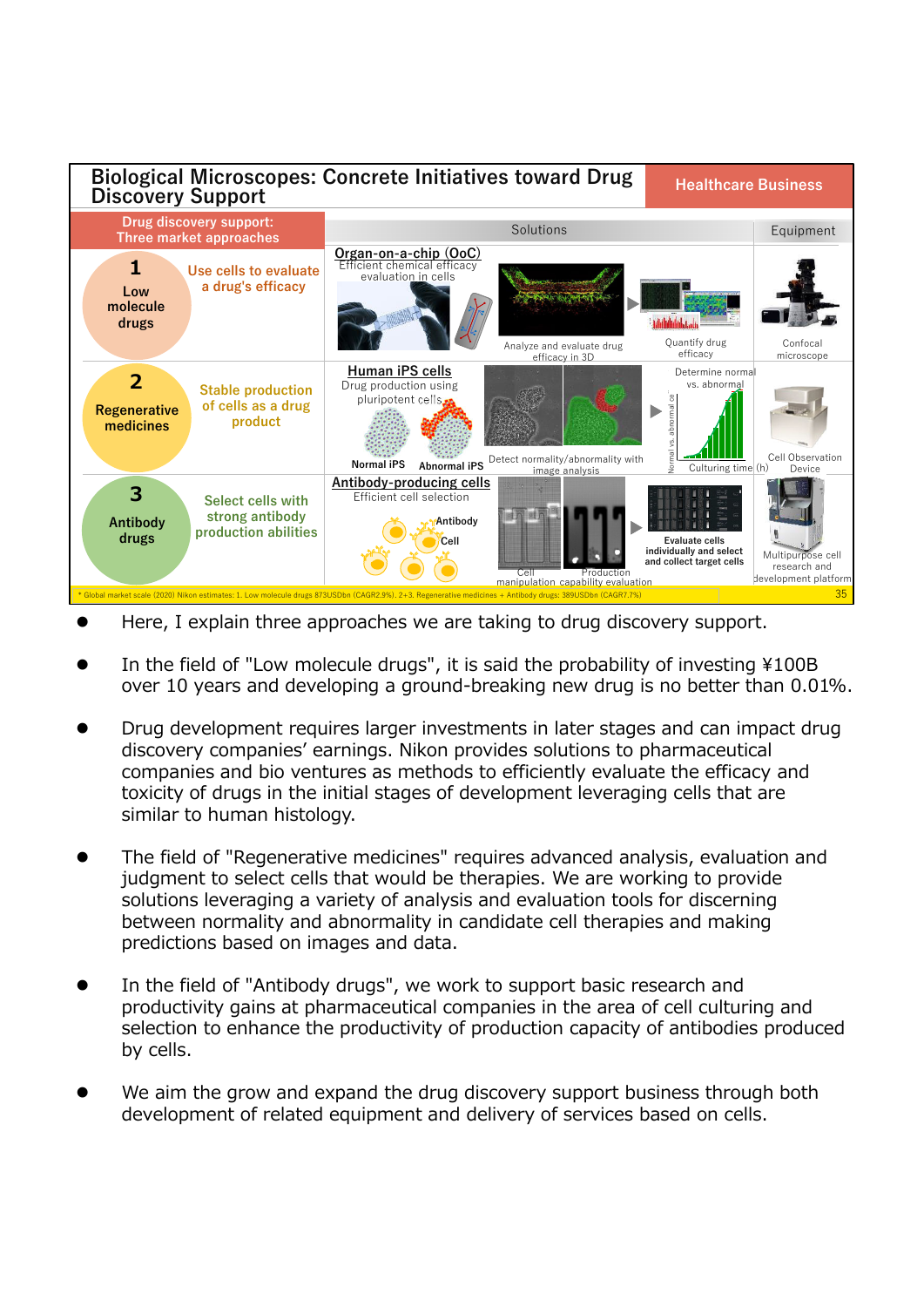

- Our source of innovation in such initiatives aimed at drug discovery support has been the cooperative relationships and networks we have built over many years working with research institutions inside and outside Japan.
- In July 2019, we opened the Nikon BioImaging Lab in Boston, Massachusetts (US) to support drug discovery and development.
- The Boston area is a hub for innovation, much like Silicon Valley. There, globally known pharmaceutical companies, drug discovery startups, and other IT companies have built out a drug discovery ecosystem.
- Amid that, we have begun support activities aimed at efficient drug development leveraging live cell imaging and image analysis technologies.
- Also, in July 2021, we opened a facility aimed at drug discovery research and support leveraging cutting-edge equipment within the Shonan Health Innovation Park (Shonan I-Park), where pharmaceutical companies and bio ventures have gathered.
- Moreover, in September 2021, we opened a site inside the Leiden Bio Science Park, which is an authority in drug discovery activities and located in the outskirts of Amsterdam (Netherlands), and have begun activities supporting bio ventures.
- In addition to our presence in Japan, the Americas and Europe, moving forward we will accelerate similar activities at our regional headquarters in China and Singapore.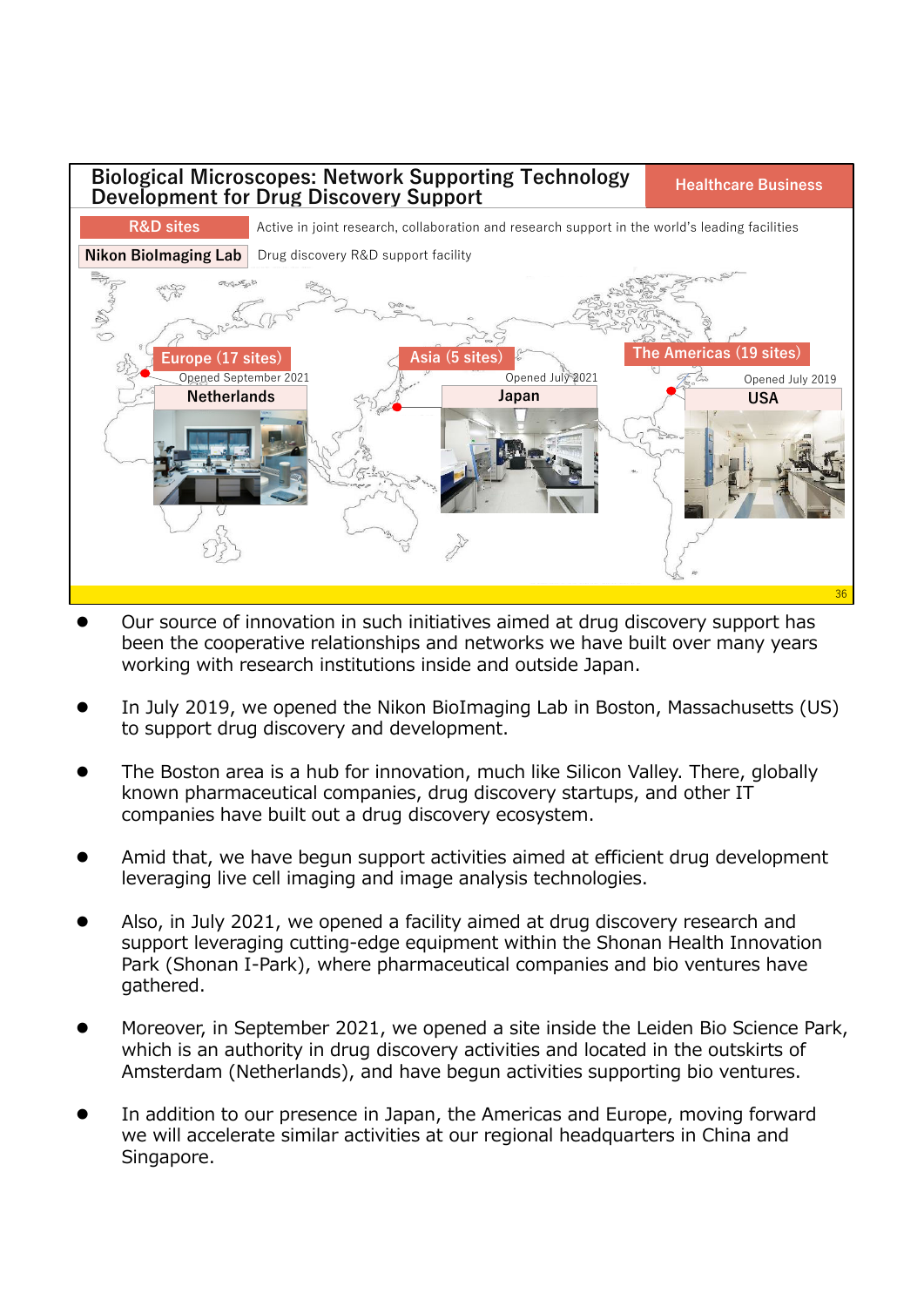

- Next, I will explain the second business segment, Retinal diagnostic imaging systems.
- The graph on the left shows the overall market size of ophthalmic diagnostic equipment. Long-term growth projections are around a little less than 4% per year, but the Covid-19 pandemic over the past two years has resulted in actual current growth exceeding that.
- Working together with Optos (UK), which we acquired in 2015, we have worked on two diagnostic equipment units, a retinal camera that diagnoses the retina surface and an OCT that diagnoses deep into the fundus of the eye.
- The pie chart in the middle indicates share by value for retinal cameras. Our diagnostic equipment can diagnose about 80% of the fundus of the eye at highspeed in a non-invasive fashion. With an aging society and increased incidence of ophthalmological ailments in the young, diagnostic equipment capable of shooting wide angles are more profitable than entry level models and represent a promising market over the mid- to long-term.
- Under Phase I looking out to 2025, we aim to expand our share by volumes in Europe, Japan, China and the rest of Asia. We are also working to develop new diagnostic equipment fusing technologies from Optos and Nikon.
- Under Phase II beginning in 2026, tools that support accurate and rapid diagnosis will be increasingly important to counter a continuing rise in the number of patients.
- Furthermore, as diagnosis and treatment shift from the hospital to the home or off-site facilities, the medical support system will change dramatically. We will strive to develop new diagnosis modalities in line with changes in the market and advances in medicine.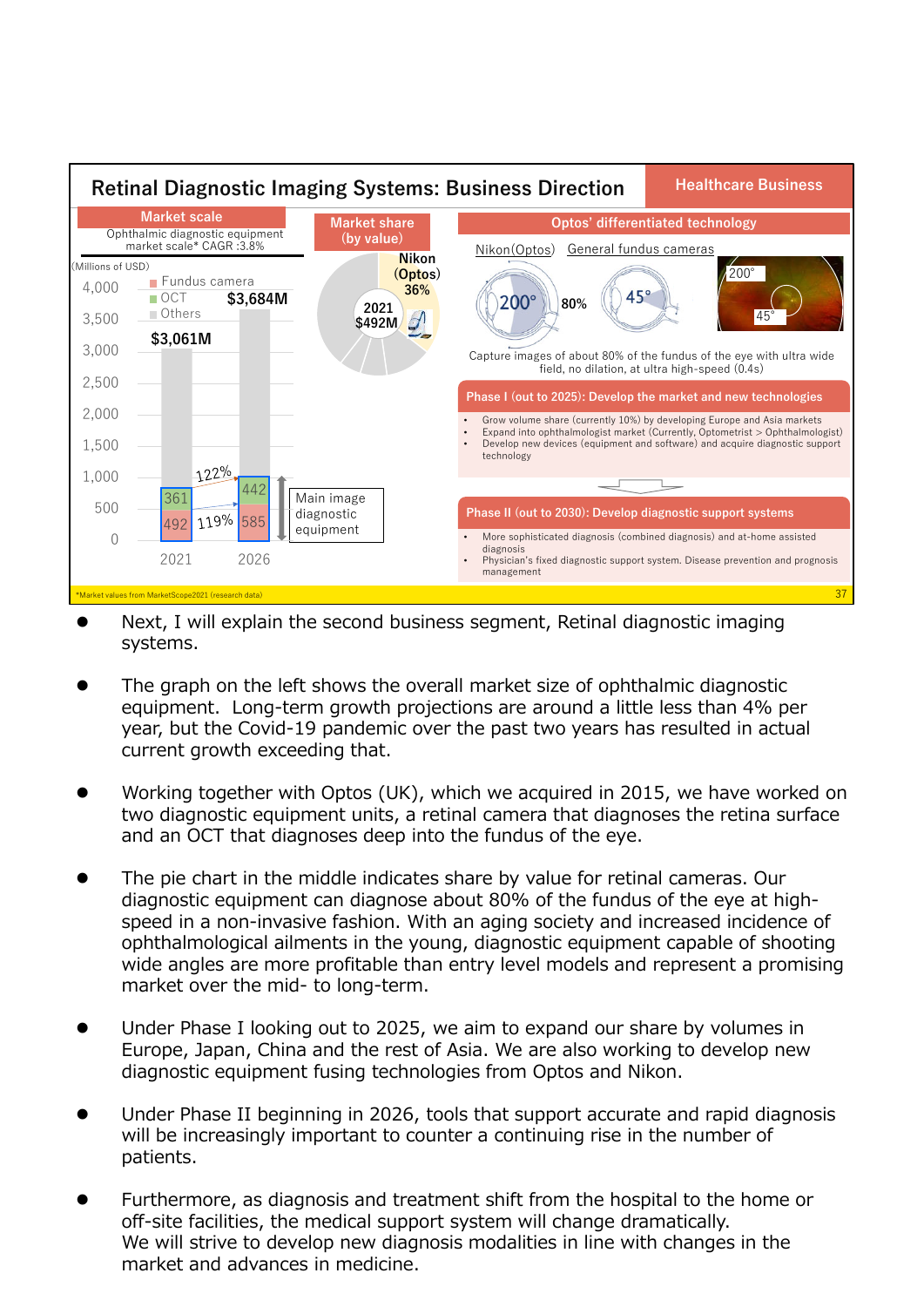

- The third business segment is Contract Cell Manufacturing.
- The graph on the left shows market scale forecasts for Japan in industries adjacent to regenerative medicine. The period from 2020 to 2025 represent the industry's infancy. Beginning in 2026, the new industry ramps up rapidly.
- Our subsidiary Nikon Cell Innovation Co., Ltd. has a business alliance with Lonza, the world's largest contract cell maker, and provides pharmaceutical companies and bio ventures with world-class contract services.
- Currently, about 10 pipelines have been progressing, and we have already been approved for a number of regenerative-medicine products in Japan. We are involved in the production of clinical drugs, as well.
- Under Phase I looking out to 2025, we will strengthen alliances with leading pharmaceutical companies and promising ventures and expand projects.
- At the same time, we will build out a base for business growth over the mid- to long-term by getting involved in process development from early on in promising drug candidates.
- Under Phase II beginning in 2026, we will advance support of mass production and flexible manufacturing, based on the production know-how we have developed during Phase I and a promising pipeline.
- The development of ground-breaking novel drugs for rare ailments is a challenge for society and one of the important solutions that can be provided by regenerative medicine.
- We will work to develop production technology to make flexible manufacturing commercially feasible.